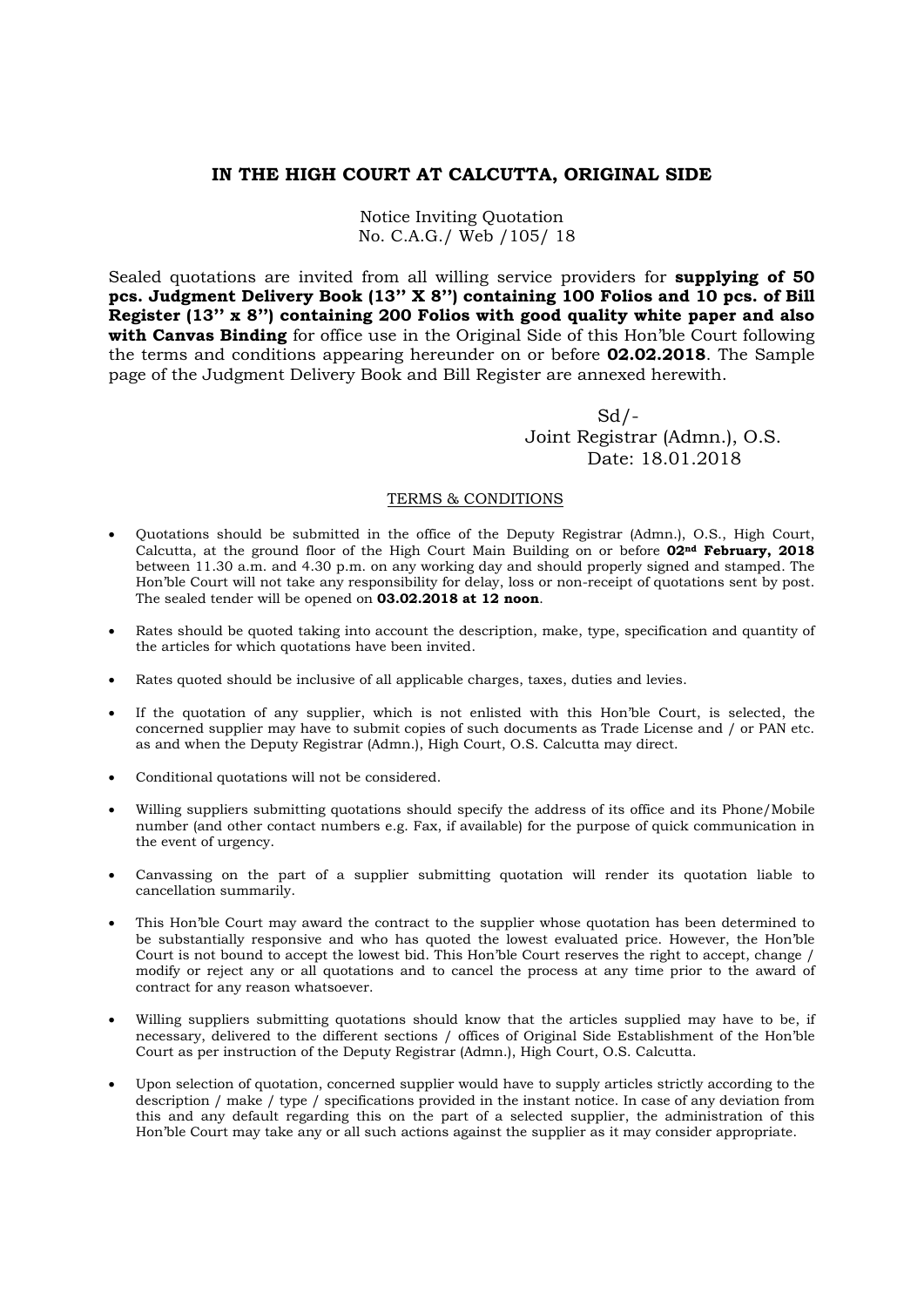| <b>Judgement Delivery Book</b>         |        |  |                                       |                                 |                                                         |                                       |                                 |                                                             |  |  |  |  |
|----------------------------------------|--------|--|---------------------------------------|---------------------------------|---------------------------------------------------------|---------------------------------------|---------------------------------|-------------------------------------------------------------|--|--|--|--|
| Cause Title and Suit No.<br>Serial No. | C.A.V. |  | Name of the shorthand<br>writer taken | Sent to Judge<br>for correction | Sent to shorthand<br>writers department<br>for retyping | Sent to the<br>Judge for<br>Signature | Papers<br>taken by<br>the Judge | 24<br>Receiving<br>Signature of the<br>Ledger<br>Department |  |  |  |  |
|                                        |        |  |                                       |                                 |                                                         |                                       |                                 |                                                             |  |  |  |  |
|                                        |        |  |                                       |                                 |                                                         |                                       |                                 |                                                             |  |  |  |  |
|                                        |        |  |                                       |                                 |                                                         |                                       |                                 |                                                             |  |  |  |  |
|                                        |        |  |                                       |                                 |                                                         |                                       |                                 |                                                             |  |  |  |  |
|                                        |        |  |                                       |                                 |                                                         |                                       |                                 |                                                             |  |  |  |  |
|                                        |        |  |                                       |                                 |                                                         |                                       |                                 |                                                             |  |  |  |  |
|                                        |        |  |                                       |                                 |                                                         |                                       |                                 |                                                             |  |  |  |  |
|                                        |        |  |                                       |                                 |                                                         |                                       |                                 |                                                             |  |  |  |  |
|                                        |        |  |                                       |                                 |                                                         |                                       |                                 |                                                             |  |  |  |  |
|                                        |        |  |                                       |                                 |                                                         |                                       |                                 |                                                             |  |  |  |  |
|                                        |        |  |                                       |                                 |                                                         |                                       |                                 |                                                             |  |  |  |  |
|                                        |        |  |                                       |                                 |                                                         |                                       |                                 |                                                             |  |  |  |  |
|                                        |        |  |                                       |                                 |                                                         |                                       |                                 |                                                             |  |  |  |  |